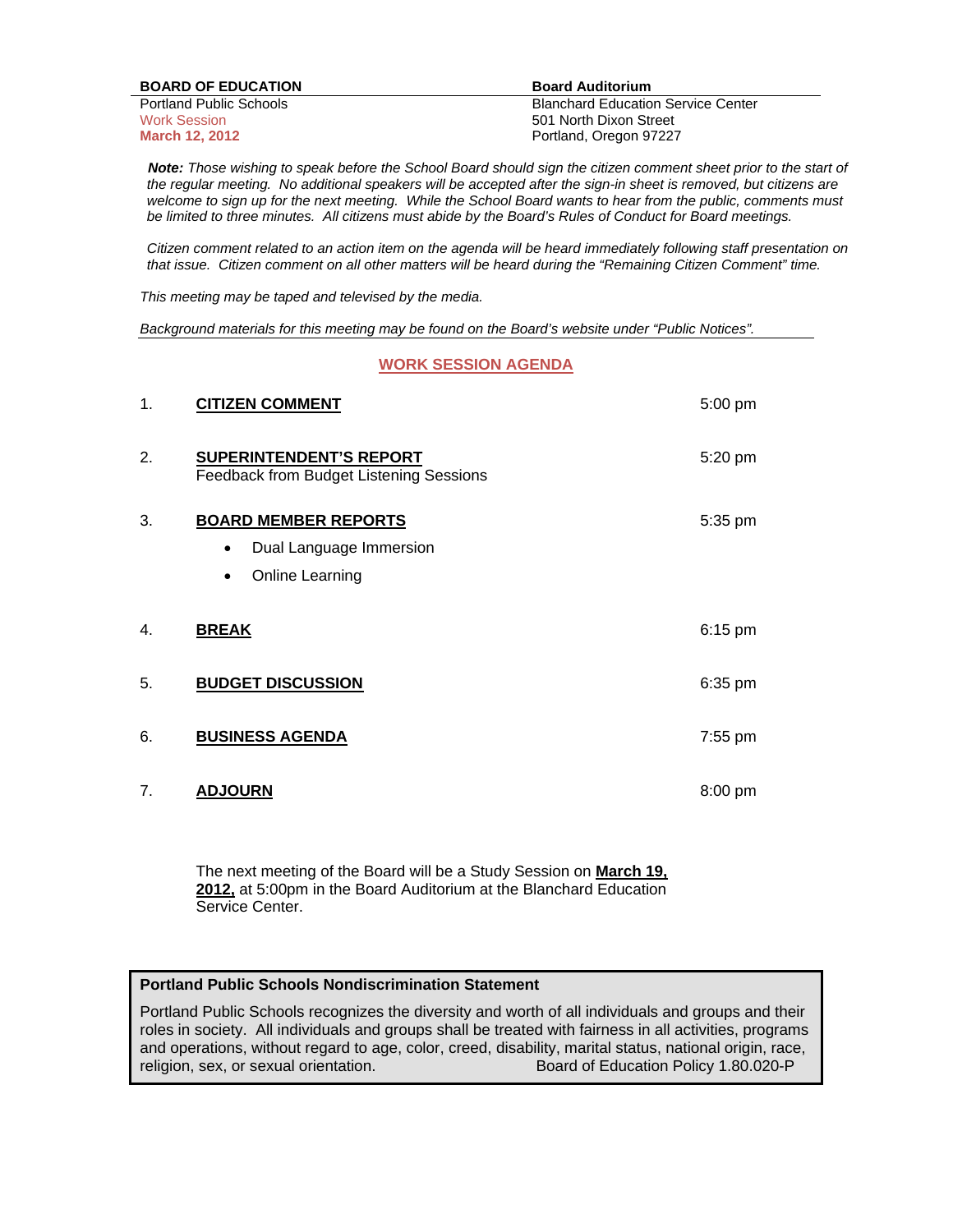## BOARD OF EDUCATION SCHOOL DISTRICT NO. 1J, MULTNOMAH COUNTY, OREGON

## INDEX TO THE AGENDA SPECIAL BUSINESS MEETING

## March 12, 2012

extended and the control of the control of the control of the control of the control of the control of the control of the control of the control of the control of the control of the control of the control of the control of Action Number Page

# Purchases, Bids, Contracts

| 4567 |                                                                           |
|------|---------------------------------------------------------------------------|
| 4568 | Personal/Professional Services, Goods, and Services Expenditure Contracts |
|      |                                                                           |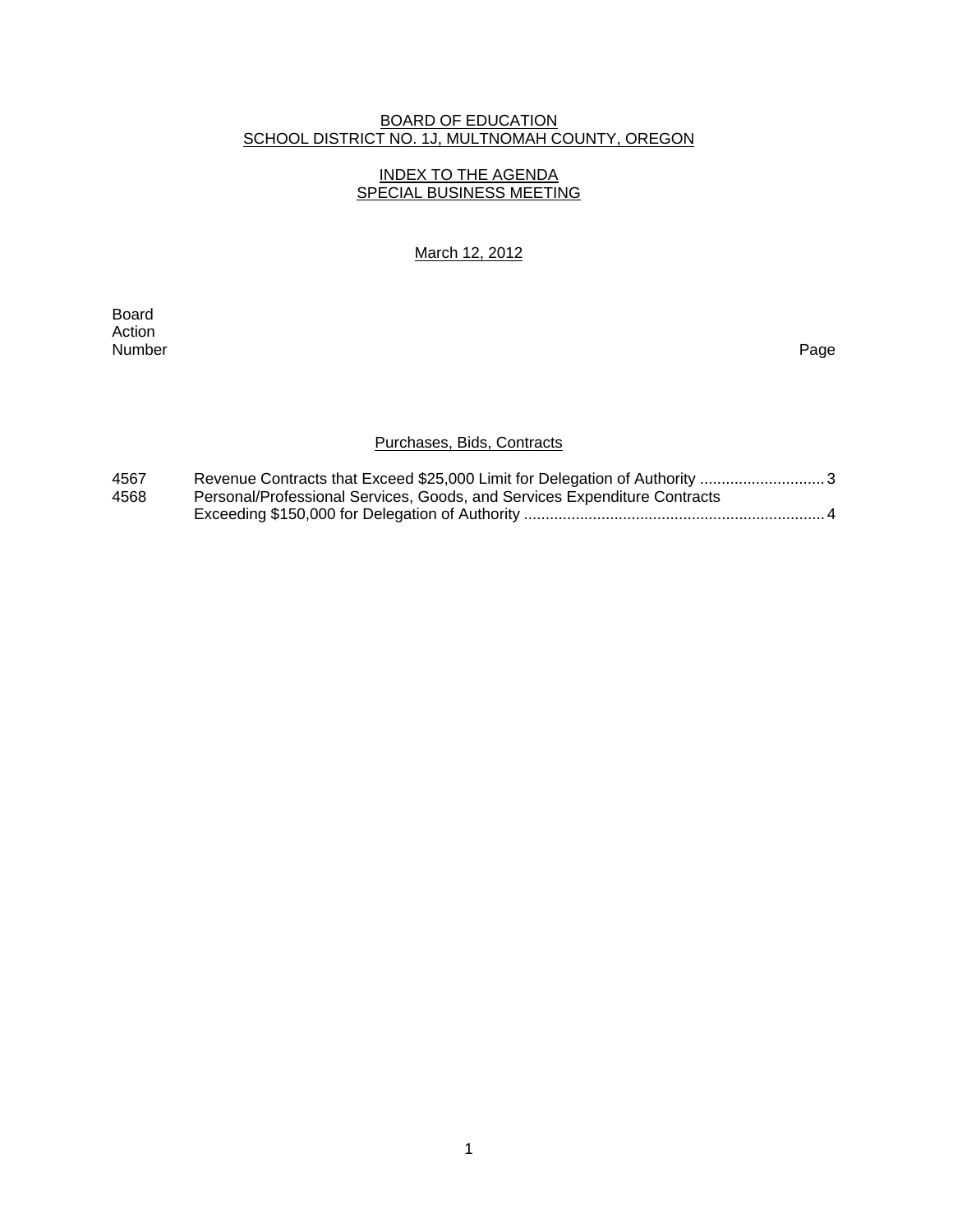# Purchases, Bids, Contracts

The Superintendent RECOMMENDS adoption of the following items:

Number 4567 and 4568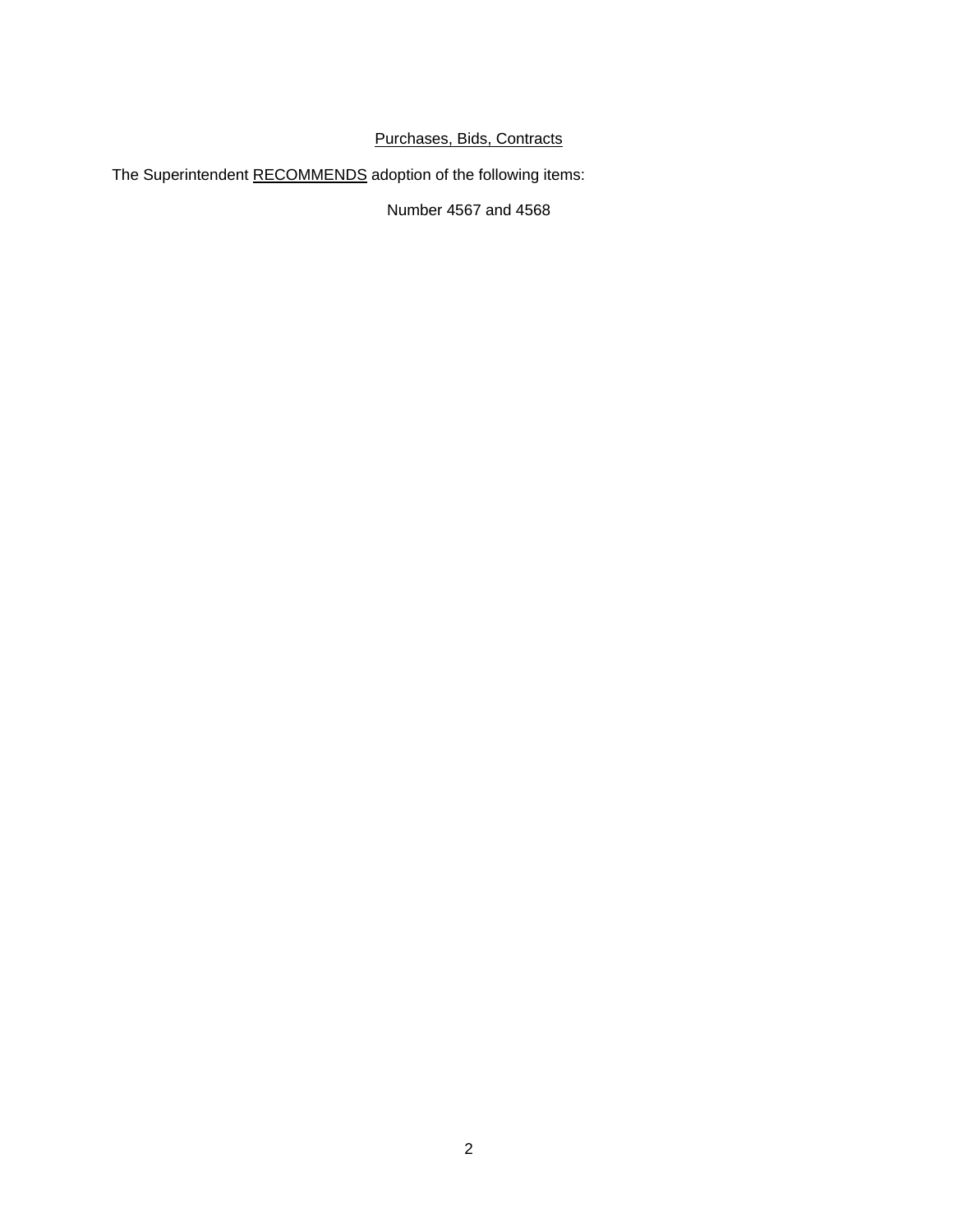## **RESOLUTION No. 4567**

#### Revenue Contracts that Exceed \$25,000 Limit for Delegation of Authority

## **RECITAL**

Portland Public Schools ("District") Public Contracting Rules PPS-45-0200 ("Authority to Approve District Contracts; Delegation of Authority to Superintendent") requires the Board of Education ("Board") to enter into and approve all contracts, except as otherwise expressly authorized. Revenue contracts exceeding \$25,000 per contract are listed below.

## **RESOLUTION**

The Superintendent recommends that the Board approve these contracts. The Board accepts this recommendation and by this resolution authorizes the Deputy Clerk to enter into agreements in a form approved by General Counsel for the District.

## **NEW CONTRACTS**

No New Contracts

#### **AMENDMENTS TO EXISTING CONTRACTS**

No Amendments to Existing Contracts

## **INTERGOVERNMENTAL AGREEMENTS / REVENUE ("IGA/Rs")**

| <b>Contractor</b>                                          | <b>Contract Term</b>            | <b>Contract Type</b> | <b>Description of Services</b>                                                                    | Contract<br>Amount | Responsible<br>Administrator,<br><b>Funding Source</b>        |
|------------------------------------------------------------|---------------------------------|----------------------|---------------------------------------------------------------------------------------------------|--------------------|---------------------------------------------------------------|
| State of Oregon,<br>Department of<br><b>Human Services</b> | 09/01/11<br>through<br>09/30/16 | IGA/R 58988          | District-wide: DHS will<br>reimburse District for student<br>foster care transportation<br>costs. | \$110,000          | A. Leibenguth<br><b>Fund 205</b><br>Dept. 9999<br>Grant G1234 |

# **LIMITED SCOPE REAL PROPERTY AGREEMENTS**

No Limited Scope Real Property Agreements

*N. Sullivan*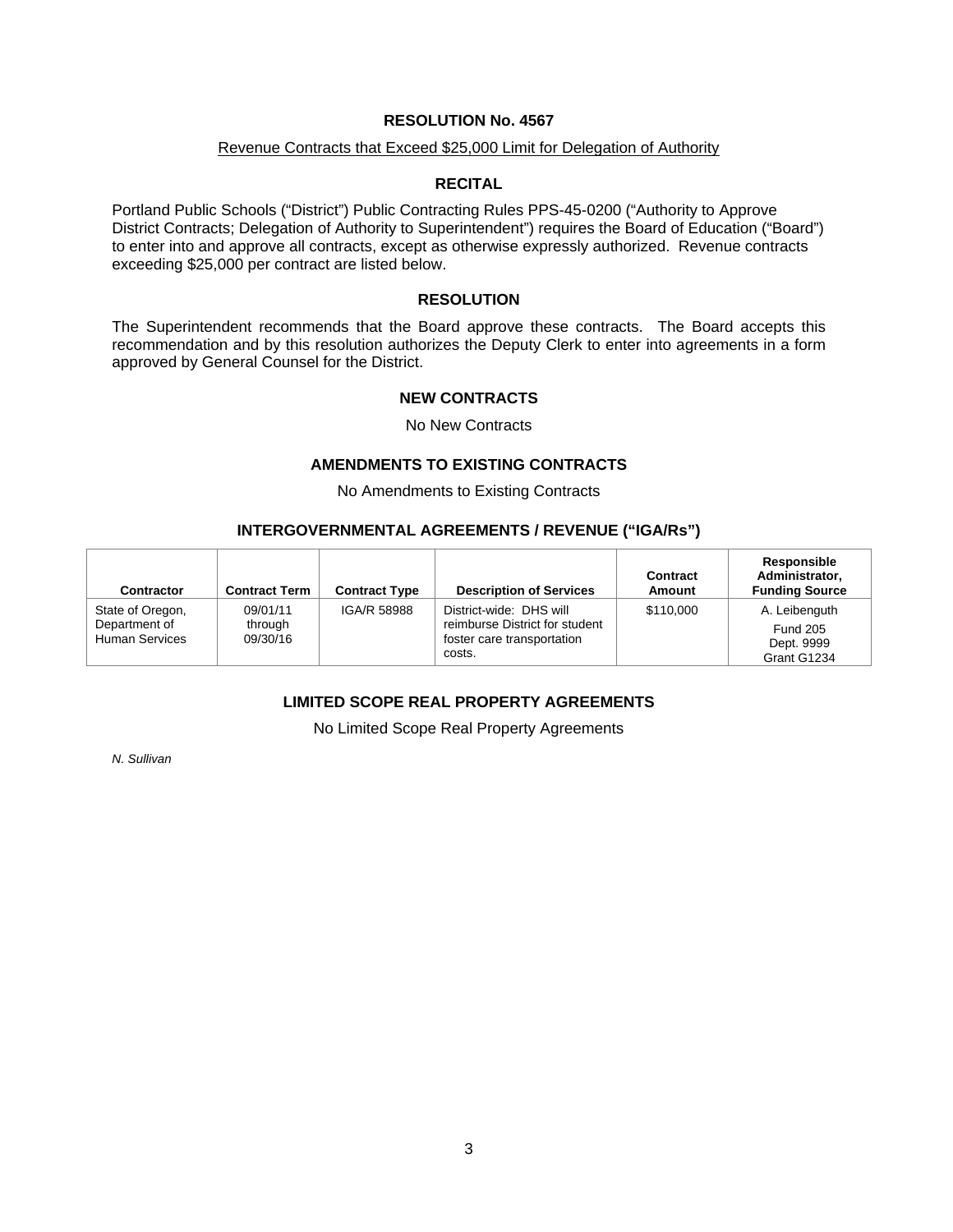## **RESOLUTION No. 4568**

## Personal / Professional Services, Goods, and Services Expenditure Contracts Exceeding \$150,000 for Delegation of Authority

#### **RECITAL**

Portland Public Schools ("District") Public Contracting Rules PPS-45-0200 ("Authority to Approve District Contracts; Delegation of Authority to Superintendent") requires the Board of Education ("Board") enter into contracts and approve payment for products, materials, supplies, capital outlay, equipment, and services whenever the total amount exceeds \$150,000 per contract, excepting settlement or real property agreements. Expenditure contracts meeting this criterion are listed below.

#### **RESOLUTION**

The Superintendent recommends that the Board approve these contracts. The Board accepts this recommendation and by this resolution authorizes the Deputy Clerk to enter into agreements in a form approved by General Counsel for the District.

| <b>Contractor</b>                                  | <b>Contract Term</b>            | <b>Contract Type</b>                               | <b>Description of Services</b>                                                                                                                                                            | Contract<br>Amount         | Responsible<br>Administrator,<br><b>Funding Source</b>        |
|----------------------------------------------------|---------------------------------|----------------------------------------------------|-------------------------------------------------------------------------------------------------------------------------------------------------------------------------------------------|----------------------------|---------------------------------------------------------------|
| <b>SAFE</b><br>Transportation, Inc.                | 03/01/12<br>through<br>02/28/13 | Service<br>Requirements<br>SR 58978                | District-wide: Specialized<br>transportation services<br>(wheel chair van, secure<br>vehicle, medical transport,<br>etc.) for District special needs<br>students with IEPs, as<br>needed. | \$600,000                  | A. Leibenguth<br><b>Fund 101</b><br>Dept. 5560                |
| Radio Cab<br>Company                               | 04/01/12<br>through<br>03/31/13 | <b>General Services</b><br>GS 58998                | District-wide: Flat-rate taxi<br>cab services for District<br>special needs students with<br>IEPs, as needed.                                                                             | \$420,000                  | A. Leibenguth<br><b>Fund 101</b><br>Dept. 5560                |
| Environmental and<br>Engineering<br>Services, Inc. | 03/12/12<br>through<br>12/31/12 | Personal /<br>Professional<br>Services<br>PS 59xxx | District-wide: Design<br>services for boiler fuel con-<br>version projects at 47 sites.                                                                                                   | Not-to-exceed<br>\$650,000 | T. Magliano<br><b>Fund 191</b><br>Dept. 5597<br>Project F0259 |
| Pacific Power<br>Generation                        | 03/01/12<br>through<br>03/01/13 | Service<br>Requirements<br>SR 59019                | District wide: Provide annual<br>and semi-annual operating<br>testing, maintenance and<br>repair of emergency<br>generators.                                                              | \$300,000                  | T. Magliano<br><b>Fund 101</b><br>Dept. 5592                  |

#### **NEW CONTRACTS**